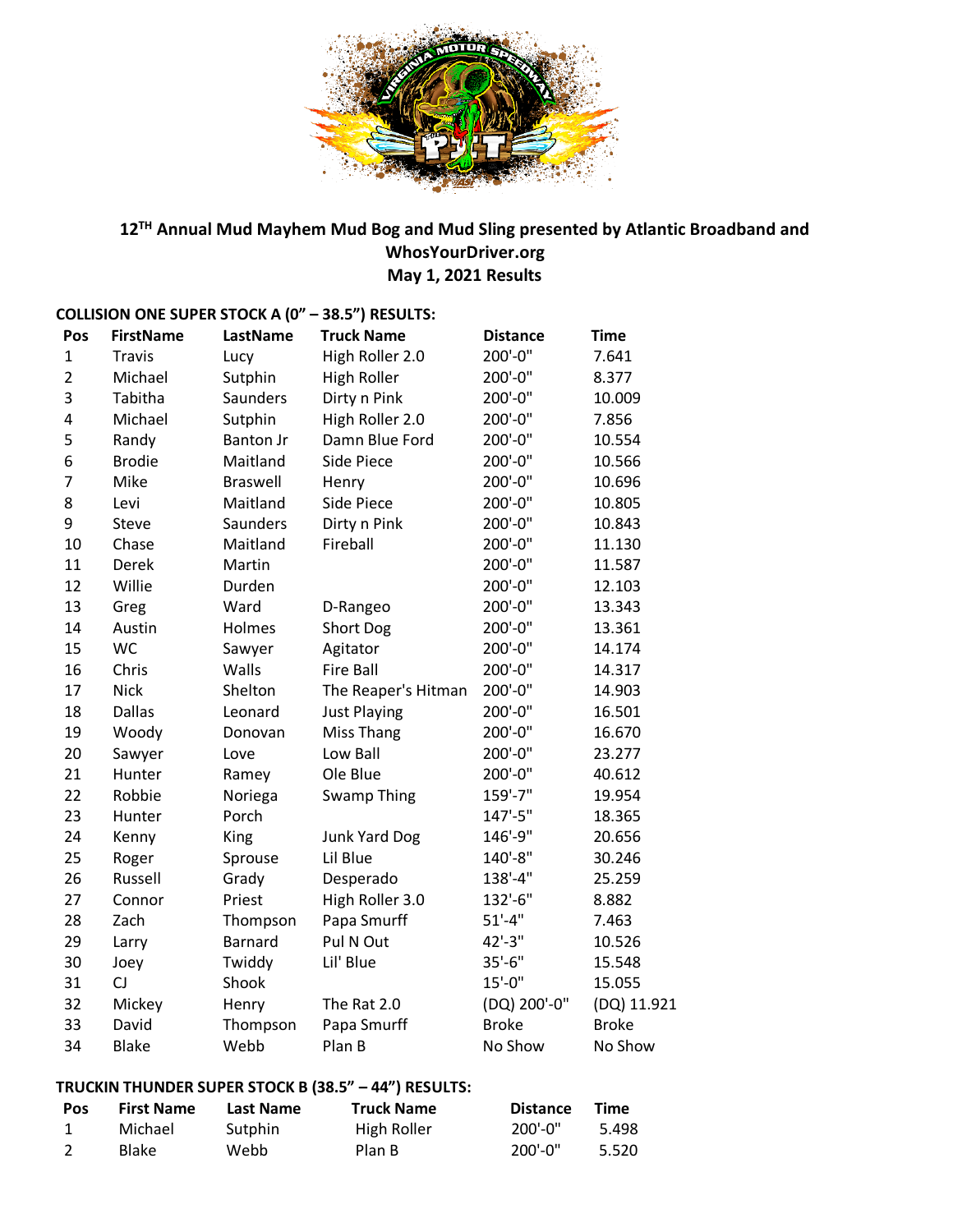| 3              | Mike          | <b>Braswell</b>  | <b>Braswell Construction</b> | 200'-0"      | 5.572        |
|----------------|---------------|------------------|------------------------------|--------------|--------------|
| 4              | Randy         | <b>Banton Jr</b> | Damn Blue Ford               | 200'-0"      | 5.699        |
| 5              | Michael       | Sutphin          | High Roller 2.0              | 200'-0"      | 5.705        |
| 6              | Derek         | Martin           |                              | 200'-0"      | 5.886        |
| $\overline{7}$ | Zachary       | Maitland         | Ol Henry                     | 200'-0"      | 6.369        |
| 8              | Timothy       | Alexander        | <b>Heart Attack</b>          | 200'-0"      | 6.490        |
| 9              | Tabitha       | Saunders         | Dirty N Pink                 | 200'-0"      | 6.610        |
| 10             | <b>Brodie</b> | Maitland         | Side Piece                   | 200'-0"      | 6.713        |
| 11             | Austin        | Holmes           | Short Dog                    | 200'-0"      | 7.297        |
| 12             | <b>Travis</b> | Lucy             | High Roller 2.0              | 200'-0"      | 7.309        |
| 13             | Chase         | Maitland         | <b>Fire Ball</b>             | 200'-0"      | 7.387        |
| 14             | <b>Nick</b>   | Shelton          | Jigsaw                       | 200'-0"      | 7.417        |
| 15             | Greg          | Ward             | D-Rangeo                     | 200'-0"      | 7.486        |
| 16             | <b>Steve</b>  | Saunders         | Dirty N Pink                 | 200'-0"      | 8.253        |
| 17             | John          | Armentrout       |                              | 200'-0"      | 10.440       |
| 18             | Chris         | Walls            | Fireball                     | 200'-0"      | 12.054       |
| 19             | WC            | Sawyer           | Agitator                     | 200'-0"      | 13.651       |
| 20             | Adam          | Ramey            | Mudder Pucker                | 200'-0"      | 37.101       |
| 21             | Hunter        | Ramey            | Ole Blue                     | 149'-3"      | 40.759       |
| 22             | Jeff          | Stephens         | The Rat 2.0                  | $117' - 3''$ | 12.452       |
| 23             | Levi          | Maitland         | Side Piece                   | 92'-0"       | 8.049        |
| 24             | <b>Dallas</b> | Leonard          | <b>Just Playing</b>          | <b>Broke</b> | <b>Broke</b> |
| 25             | Connor        | Priest           | High Roller 3.0              | <b>Broke</b> | <b>Broke</b> |
| 26             | Zach          | Thompson         | Papa Smurf                   | <b>Broke</b> | <b>Broke</b> |
| 27             | larry         | Barnard          | Pul N Out                    | <b>Broke</b> | <b>Broke</b> |
| 28             | David         | Thompson         | Papa Smurf                   | <b>Broke</b> | <b>Broke</b> |

## **ATLANTIC BROADBAND MODIFIED A (33" – 38.5") RESULTS:**

| Pos           | <b>First Name</b> | <b>Last Name</b> | <b>Truck Name</b>   | <b>Distance</b> | Time         |
|---------------|-------------------|------------------|---------------------|-----------------|--------------|
| 1             | Charlie           | Wood             | Mudweiser           | 200'-0"         | 4.732        |
| $\mathcal{P}$ | Travis            | <b>Bradby</b>    | <b>Short Temper</b> | 200'-0"         | 6.772        |
| 3             | Chris             | Cairnes          | Orange Peel 2       | 200'-0"         | 9.797        |
| 4             | Carl              | Hresan Jr        | <b>Bad Bowtie</b>   | 137'-0"         | 12.597       |
| 5             | Sawyer            | Love             | Low Roll            | 135'-0"         | 16.622       |
| 6             | Robert            | Foster           | No Cent\$           | <b>Broke</b>    | <b>Broke</b> |
| 7             | Larry             | Barnard          | Pull N Out          | <b>Broke</b>    | <b>Broke</b> |
| 8             | Marty             | Toombs           |                     | <b>Broke</b>    | <b>Broke</b> |
| 9             | Dallas            | Leonard          | <b>Just Playing</b> | <b>Broke</b>    | <b>Broke</b> |

#### **VIRGINIA IS FOR RACING LOVERS MODIFIED B (38.5" – 49") RESULTS:**

| Pos | <b>First Name</b> | <b>Last Name</b> | <b>Truck Name</b>        | <b>Distance</b> | <b>Time</b> |
|-----|-------------------|------------------|--------------------------|-----------------|-------------|
| 1   | Charlie           | Wood             | Mudweiser                | 200'-0"         | 4.682       |
| 2   | <b>Travis</b>     | <b>Bradby</b>    | <b>Short Temper</b>      | 200'-0"         | 5.179       |
| 3   | Johnathan         | <b>Bradshaw</b>  | Dirty Joker              | 200'-0"         | 5.581       |
| 4   | Chris             | Potter           | Momma's Money            | 200'-0"         | 5.877       |
| 5   | Donald            | Gibson           | Killin Time              | 200'-0"         | 7.081       |
| 6   | John              | Armentrout       |                          | 200'-0"         | 7.105       |
| 7   | Carl              | Hresan Jr        | <b>Bad Bowtie</b>        | 200'-0"         | 10.165      |
| 8   | Bryan             | Gritz            | <b>Heart Attack</b>      | $200' - 0''$    | 11.408      |
| 9   | Chris             | Hansford         | <b>Hillbilly Hustler</b> | 200'-0"         | 11.682      |
| 10  | Woody             | Donovan          |                          | 200'-0"         | 12.612      |
| 11  | Chris             | Cairnes          | Orange Peel 2            | $200' - 0''$    | 12.77       |
| 12  | Dallas            | Leonard          | <b>Just Playing</b>      | $146' - 3'$     | 10.028      |
| 13  | Robert            | Foster           | No Cent\$                | (DQ) 200'-0"    | (DQ) 5.885  |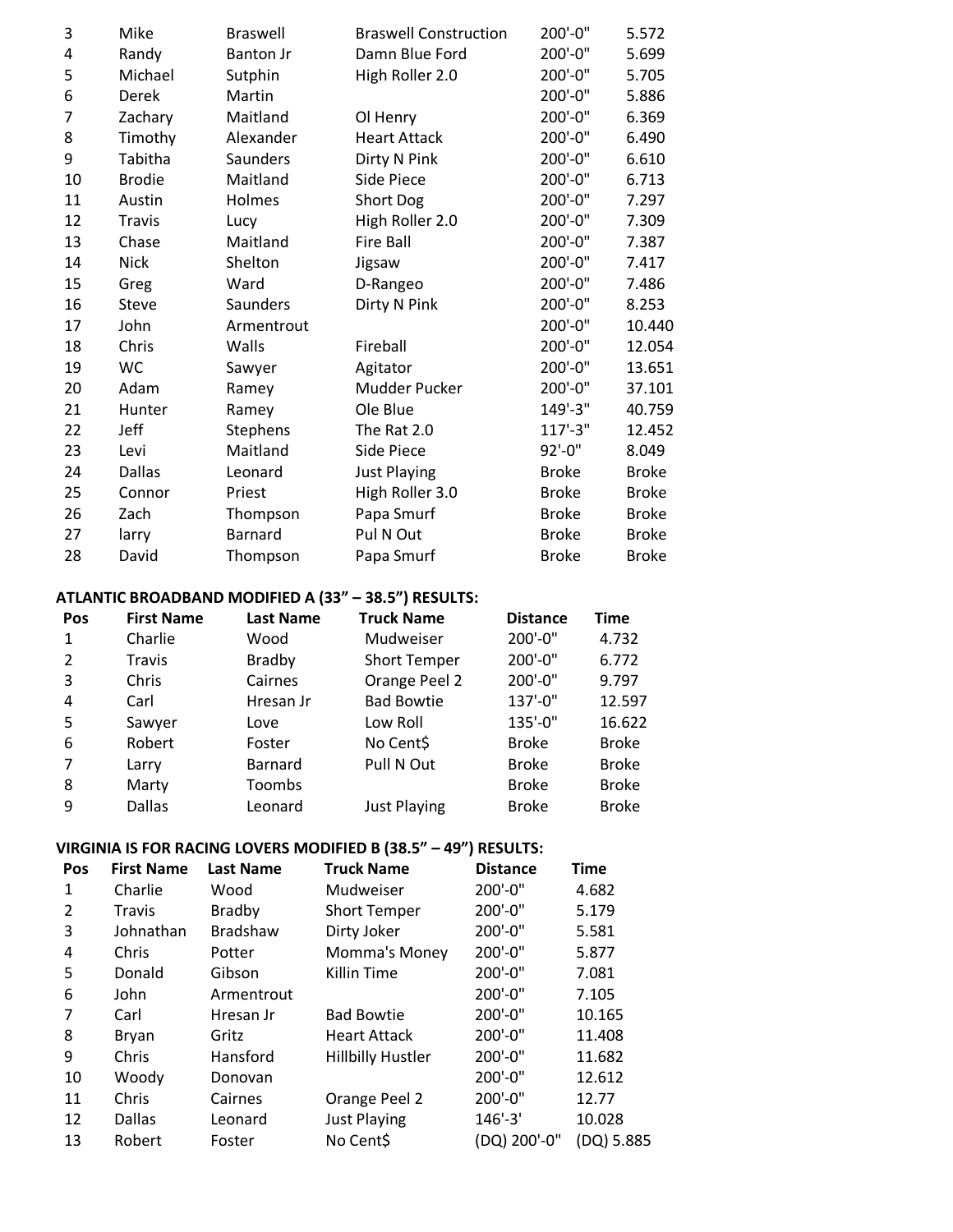# **WHOSYOURDRIVER.ORG PRO MOD A (DOT TIRES)**

| Pos            | <b>First Name</b> | <b>Last Name</b> | <b>Truck Name</b>  | <b>Time</b> |
|----------------|-------------------|------------------|--------------------|-------------|
| 1              | Charlie           | Wood             | Mudweiser          | 4.361       |
| 2              | Christopher       | Bradshaw         | <b>Fast Money</b>  | 4.384       |
| 3              | Chris             | Potter           | Momma's Money      | 4.624       |
| $\overline{4}$ | Robert            | Foster           | No Cent\$          | 4.886       |
| -5             | Johnathan         | <b>Bradshaw</b>  | Dirty Joker        | 4.940       |
| 6              | Donald            | Gibson           | <b>Killin Time</b> | 5.739       |

## **AFTER HOURS FABRICATION PRO MOD B (OPEN TIRE)**

| Pos           | <b>First Name</b> | <b>Last Name</b> | <b>Truck Name</b>         | <b>Time</b> |
|---------------|-------------------|------------------|---------------------------|-------------|
| 1             | Charlie           | Wood             | Mudweiser                 | 3.995       |
| $\mathcal{L}$ | Christopher       | <b>Bradshaw</b>  | <b>Fast Money</b>         | 4.269       |
| 3             | Johnathan         | <b>Bradshaw</b>  | Dirty Joker               | 6.957       |
| 4             | Chris             | Hansford         | <b>Hill Billy Hustler</b> | 7.406       |
| 5             | Robert            | Foster           | No Cent\$                 | 34.139      |

#### **GARY'S TRANSMISSION UNLIMITED BOG**

| Pos | <b>First Name</b> | <b>Last Name</b> | <b>Truck Name</b>  | <b>Time</b> |
|-----|-------------------|------------------|--------------------|-------------|
| 1   | Johnathan         | <b>Bradshaw</b>  | Dirty Joker        | 3.548       |
| 2   | Christopher       | <b>Bradshaw</b>  | <b>Fast Money</b>  | 3.941       |
| 3   | Joseph            | Costello         |                    | 4.432       |
| 4   | Chris             | Potter           | Momma's Money      | 4.958       |
| 5   | Chris             | Perdue           | Ace In the Hole    | 5.232       |
| 6   | Eugene            | Moore            | Animosity          | 8.583       |
| 7   | Robert            | Foster           | No Cent\$          | 21.984      |
| 8   | Donnie            | Polen            | <b>Blown Glory</b> | <b>DNF</b>  |

#### **NORTHERN NECK CHEVROLET UNLIMITED X TRACTOR RESULTS:**

| Pos            | <b>First Name Last Name</b> |               | <b>Truck Name</b>           | Run 1          | Run 2          | <b>BEST</b> |
|----------------|-----------------------------|---------------|-----------------------------|----------------|----------------|-------------|
| 1              | Matthew                     | Underwood     | <b>Hells Bells</b>          | <b>Broke</b>   | 24.379         | 24.379      |
| $\overline{2}$ | Michael                     | Snyder        | <b>Just Nutz</b>            | 26.177         | 26.208         | 26.177      |
| 3              | Danny                       | Ray           | Jerry Pittman's Mud Buzzard | 26.866         | <b>Scratch</b> | 26.866      |
| 4              | Robert                      | Stephenson    | Shock and Awe               | 27.127         | 28.051         | 27.127      |
| 5              | Hugh                        | Williams      | Mud Cat                     | 30.735         | 30.731         | 30.731      |
| 6              | Chris                       | Perdue        | Ace In the Hole             | 31.762         | 30.734         | 30.734      |
| 7              | BC.                         | O'Neill       | <b>Blu Chrush</b>           | 31.313         | <b>DNF</b>     | 31.313      |
| 8              | Tommy                       | Shingleton    | Nervous Wreck               | 32.588         | <b>Broke</b>   | 32.588      |
| 9              | Eugene                      | Moore         | Animosity                   | <b>Scratch</b> | 36.095         | 36.095      |
| 10             | Richard                     | Smitherman    | Cap'N Crunch                | 41.263         | 38.380         | 38.380      |
| 11             | Russell                     | Grady         | Desperado                   | 44.057         | 62.176         | 44.057      |
| 12             | Josh                        | <b>Thomas</b> | Reaper Hitman               | 51.311         | <b>Broke</b>   | 51.311      |
| 13             | Ethan                       | Underwood     | OutKast                     | <b>DNF</b>     | <b>Broke</b>   | <b>DNF</b>  |

#### **ATKINS PROPANE OBSTACLE X RESULTS:**

| <b>Pos</b>     | <b>First Name</b> | <b>Last Name</b> | <b>Truck Name</b>           | <b>Time</b> |
|----------------|-------------------|------------------|-----------------------------|-------------|
| 1              | Matthew           | Underwood        | <b>Hells Bells</b>          | 25.940      |
| $\overline{2}$ | Robert            | Stephenson       | Shock and Awe               | 26.864      |
| 3              | Danny             | Ray              | Jerry Pittman's Mud Buzzard | 28.599      |
| 4              | Tommy             | Shingleton       | Nervous Wreck               | 29.986      |
| 5              | Eugene            | Moore            | Animosity                   | 31.830      |
| 6              | Michael           | Snyder           | Just Nutz                   | 32.361      |